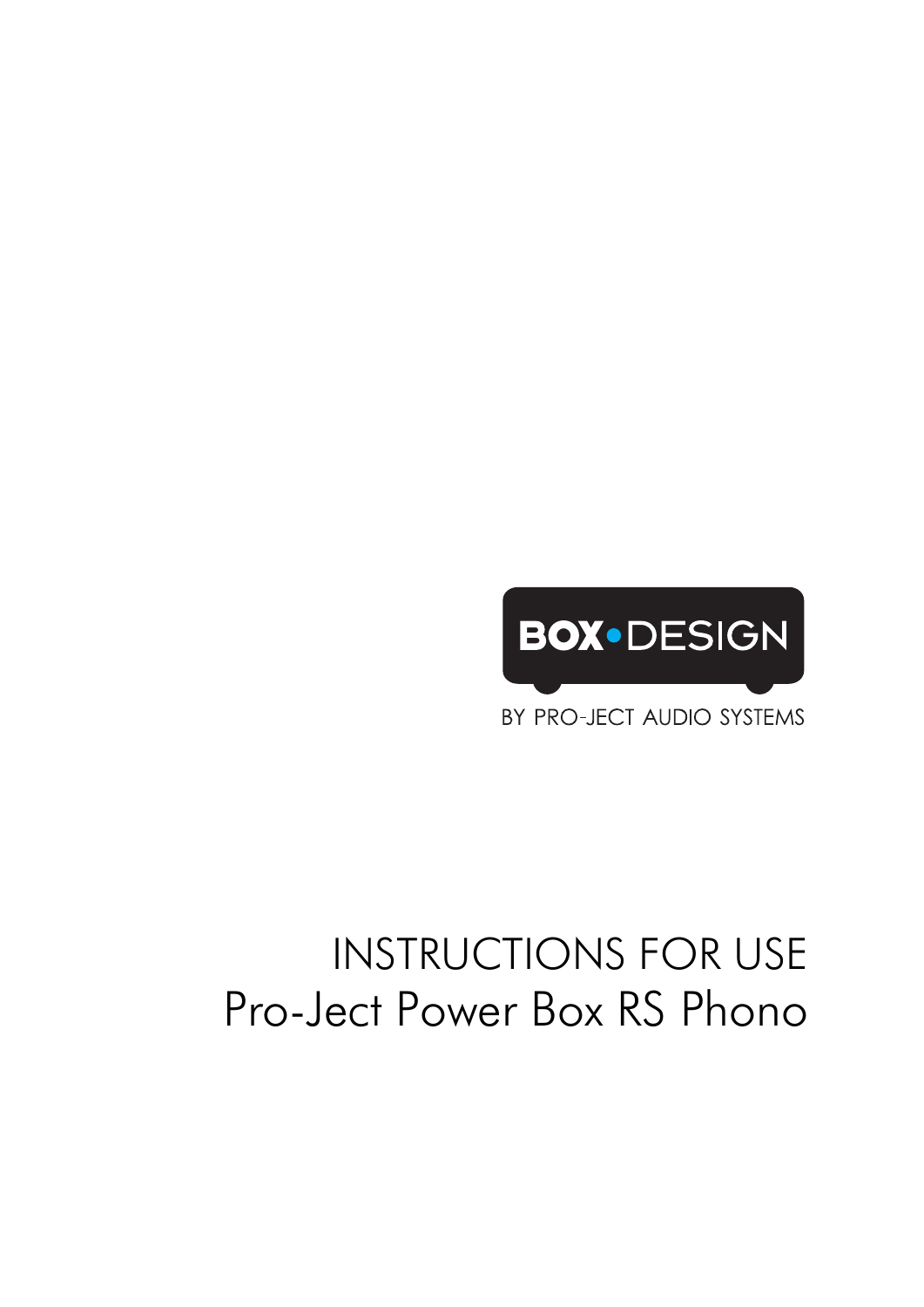Dear music lover,

thank you for purchasing a Pro-Ject Audio Systems Power Box RS Phono. In order to achieve maximum performance and reliability you should study these instructions for use carefully.



*Warning of a hazard for the user, the unit or possible misuse.* 



*Important notice.* 

#### Safety instructions

*AC outlet voltages vary from country to country. Before connecting to the mains, make sure that the voltage in your area meets the voltage requirements printed on the power supply.* 

*Never handle the device while your hands are wet or damp.* 



*Avoid letting liquids enter the device. Never place any item containing liquid, such as a flower vase on or near the device. Never spill any liquid on the device. Never place any naked flame sources, such as lighted candles on or near the device. The product shall not be used in damp or wet locations, next to a bathtub, sink, swimming pool or any other similar conditions.* 

## Connecting the unit



Connect the Power Box RS Phono with Phono Box RS with supplied cable. Then connect supplied power supply to the Power Input 20V DC socket and to the mains. The original power supply of Phono Box RS is no longer required.



*Power Box RS Phono is designed only for Pro-Ject Phono Box RS.* 



*This unit contains Li-ion batteries which offer longer lifetime if not stored discharged. As the battery self-discharges over time, its voltage gradually diminishes. Therefore we strongly recommend to fully*  charge batteries after purchase of the unit and then at least once per 6 months regardless the unit was in use or not. If the battery of the unit is in low power state, the red charging LED will blink. When the unit moves to normal charging mode, this will be indicated by a steady LED. Full charging *procedure can last up to approximately 12 hours to reach maximum capacity.*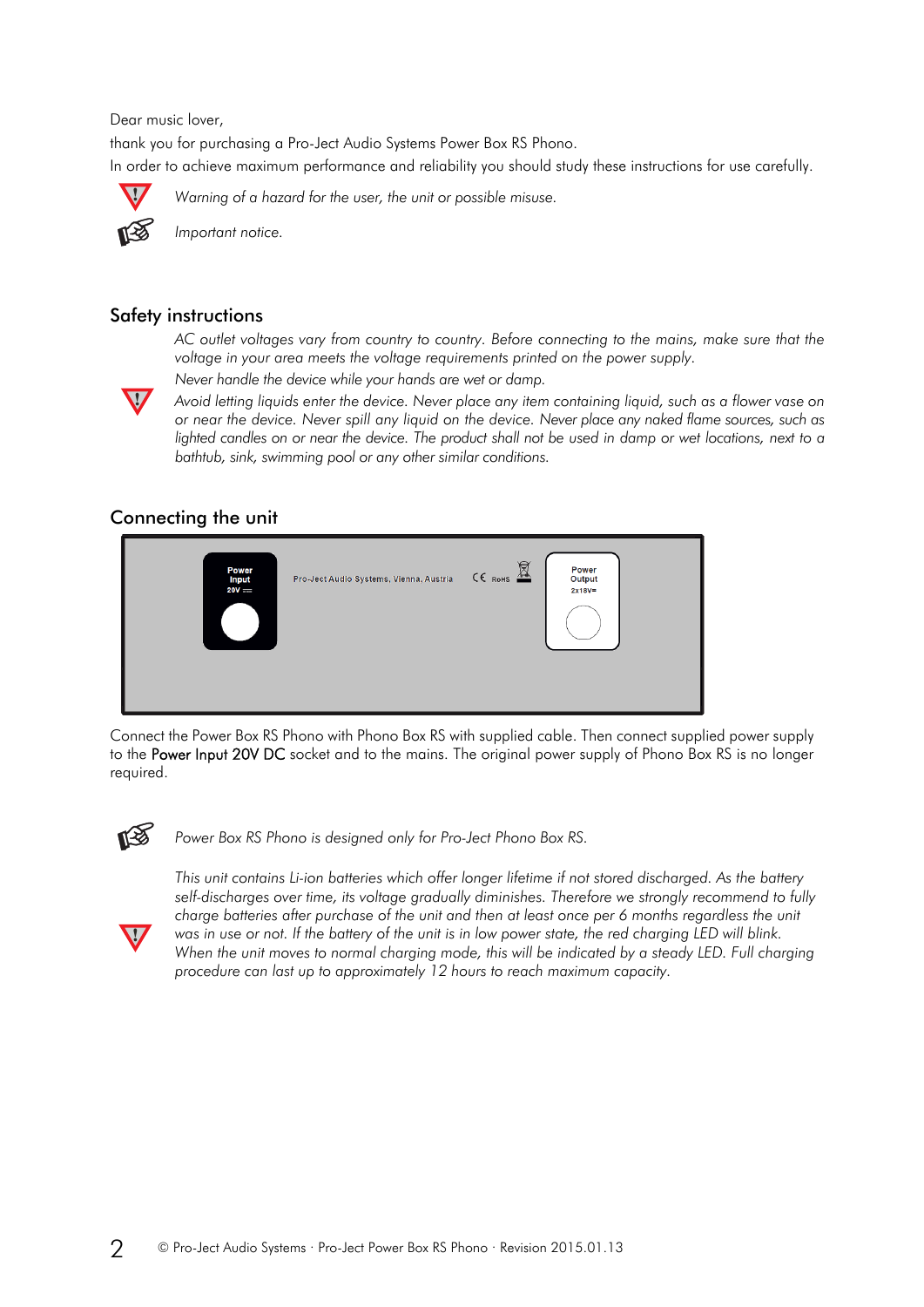#### Front panel controls and indicators

| $\bullet$<br>ł.    | · Charging |  |
|--------------------|------------|--|
|                    | · Mains    |  |
| Power Box RS Phono |            |  |

Toggle switch on the left side will enable or disable output socket with 2x18V. The blue LED above the switch shows that the socket is active.

"Charging" is illuminated when batteries are charged.

"Mains" is illuminated when the unit is connected to the mains.

This unit contains Lithium Polymer batteries, the unit may well need charging and conditioning prior to use. To do this we recommend that the unit is plugged into the mains and left to charge overnight for at least 12 hours whilst not connected to a Phono Box RS.

You can confirm that the unit is connected to the mains as the "Mains" LED on the front panel will illuminate GREEN.

When the unit is charging from a depleted state the RED "Charging" LED may not illuminate immediately. When the unit first starts to charge, but has not yet reached a suitable operational voltage, the "Charging" LED will flash RED. When the unit is charging normally the RED "Charging" LED will be steady.

When the unit is fully charged the RED "Charging" LED will extinguish and the unit will switch on by pushing the "ON/OFF" switch upwards once.

The BLUE LED above the "ON/OFF" switch will illuminate showing that the unit is now providing power from the output socket for your Phono Box RS.

If the unit appears to not be charging or switching on, please ensure that it has been charged as per the instructions above. Operating the "ON/OFF" switch twice in quick succession will reset the logic circuit of the Power Box RS Phono clearing any faults.